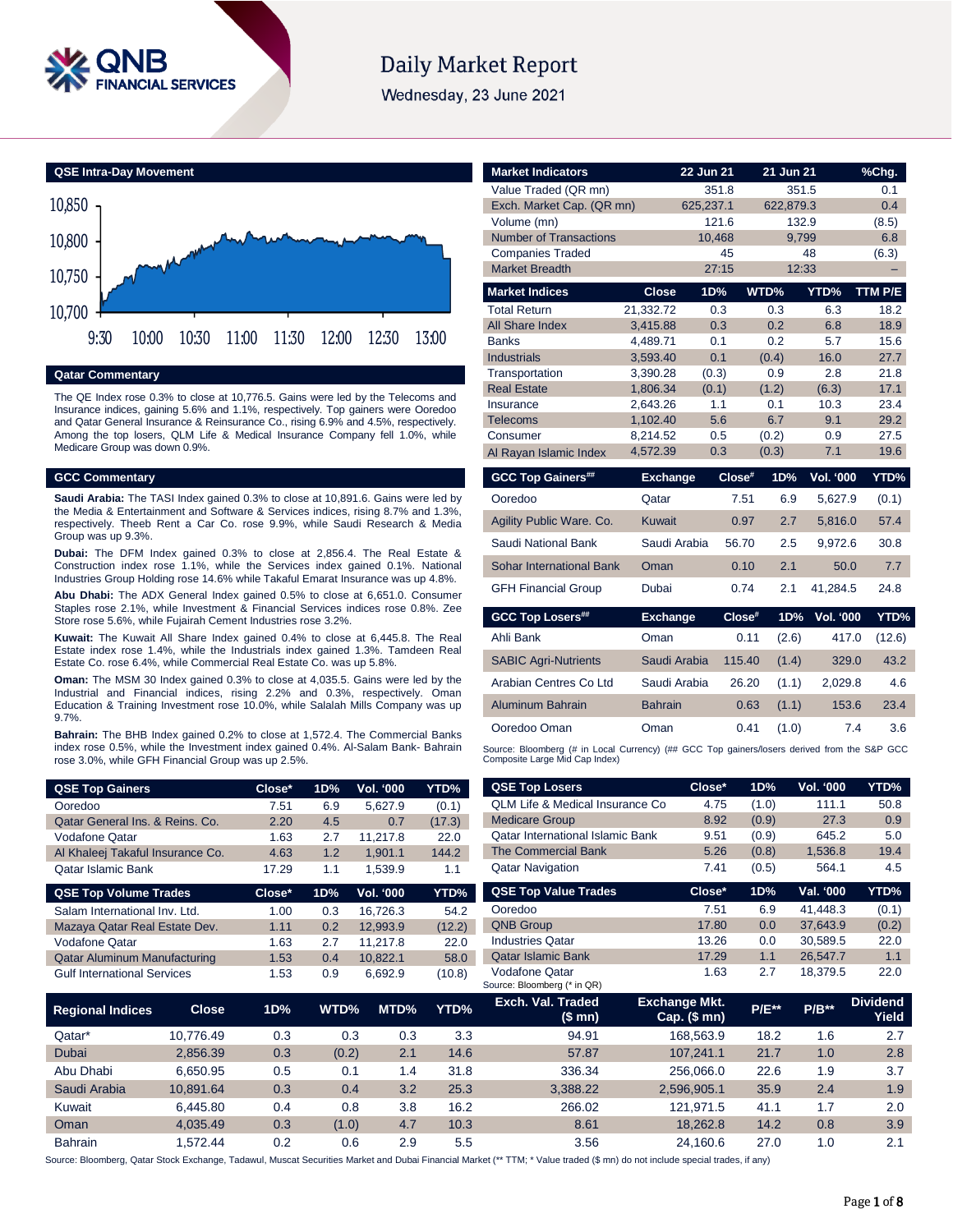# **Qatar Market Commentary**

- The QE Index rose 0.3% to close at 10,776.5. The Telecoms and Insurance indices led the gains. The index rose on the back of buying support from foreign shareholders despite selling pressure from Qatari, GCC and Arab shareholders.
- Ooredoo and Qatar General Insurance & Reinsurance Co. were the top gainers, rising 6.9% and 4.5%, respectively. Among the top losers, QLM Life & Medical Insurance Company fell 1.0%, while Medicare Group was down 0.9%.
- Volume of shares traded on Tuesday fell by 8.5% to 121.6mn from 132.9mn on Monday. Further, as compared to the 30-day moving average of 192.2mn, volume for the day was 36.7% lower. Salam International Inv. Ltd. and Mazaya Qatar Real Estate Dev. were the most active stocks, contributing 13.8% and 10.7% to the total volume, respectively.

| <b>Overall Activity</b>        | Buy %*   | Sell %* | Net (QR)         |
|--------------------------------|----------|---------|------------------|
| Qatari Individuals             | 30.96%   | 40.25%  | (32,654,755.6)   |
| <b>Qatari Institutions</b>     | 17.89%   | 24.76%  | (24, 161, 748.9) |
| Qatari                         | 48.85%   | 65.00%  | (56, 816, 504.5) |
| <b>GCC Individuals</b>         | 0.32%    | 0.45%   | (435, 840.5)     |
| <b>GCC</b> Institutions        | 1.88%    | 2.69%   | (2,863,480.3)    |
| <b>GCC</b>                     | 2.20%    | 3.14%   | (3,299,320.8)    |
| Arab Individuals               | 11.09%   | 11.10%  | (44, 295.4)      |
| <b>Arab Institutions</b>       | $0.00\%$ | 0.03%   | (119, 482.5)     |
| Arab                           | 11.09%   | 11.13%  | (163, 777.9)     |
| <b>Foreigners Individuals</b>  | 4.37%    | 2.97%   | 4,911,152.8      |
| <b>Foreigners Institutions</b> | 33.49%   | 17.75%  | 55,368,450.4     |
| <b>Foreigners</b>              | 37.86%   | 20.72%  | 60,279,603.2     |

Source: Qatar Stock Exchange (\*as a % of traded value)

# **Global Economic Data and Earnings Calendar**

# **Global Economic Data**

| <b>Date</b> | <b>Market</b> | Source                         | Indicator              | Period | Actual | Consensus | <b>Previous</b> |
|-------------|---------------|--------------------------------|------------------------|--------|--------|-----------|-----------------|
| 06/22       |               | Commission<br><i>E</i> uropean | Confidence<br>:onsumer | Jur    | ◡.     | U.        | v.              |

Source: Bloomberg (s.a. = seasonally adjusted; n.s.a. = non-seasonally adjusted; w.d.a. = working day adjusted)

### **Earnings Calendar**

| <b>Tickers</b> | Company Name              | Date of reporting 1Q2021 results | No. of days remaining | <b>Status</b> |
|----------------|---------------------------|----------------------------------|-----------------------|---------------|
| <b>QFLS</b>    | <b>Qatar Fuel Company</b> | 1-Jul-21                         |                       | Due           |
| <b>DHBK</b>    | Doha Bank                 | 27-Jul-21                        |                       | Due           |

Source: QSE

# **News Qatar**

- **5G to offer 'rich and enhanced' sports experience at FIFA World Cup Qatar 2022 –** 5G will offer fans a "rich and enhanced" sports experience at the FIFA World Cup Qatar 2022, said Ooredoo Group's managing director, Aziz Aluthman Fakhroo, during a panel discussion with Ericsson's President and CEO, Borje Ekholm at the Qatar Economic Forum powered by Bloomberg on Tuesday. The panel, titled 'Potential and perils of a hyper-connected world', was moderated by Bloomberg anchor Emily Chang. Tackled topics included connectivity, cyber-security, 5G use-cases, and technological innovations that are helping pandemic-hit businesses transform into digitallydriven industries. During the panel, both Fakhroo and Ekholm shared, among others, insights into the Covid-19 period, cybersecurity, 5G and getting ready for the upcoming major sporting events. (Gulf-Times.com)
- **Qatar may sit out Gulf debt binge as oil prices boost finances –** One of the Gulf's largest and highest-rated borrowers won't need to return to the debt market any time soon, though it may choose to take advantage of low interest rates. "The only time we might need financing is just to improve our financial position" like refinancing outstanding debts more cheaply, said Ali Al Kuwari, Qatar's acting finance minister and the Minister of Commerce and Industry. A rise in global energy prices has helped the tiny country generate a first-quarter surplus of QR200mn (\$54mn) as opposed to the QR54bn deficit

it had anticipated. If the situation continues, investors should expect Qatar to tap bond markets "only to be opportunistic," he said in an interview at the Qatar Economic Forum that airs in full Tuesday. (Bloomberg)

- **Al-Kuwari: Qatar adopts prudent approach in tapping global debt markets –** Expecting a "good" fiscal and financial position owing to hardened oil prices, Qatar has rather adopted an "opportunistic" approach in tapping the global debt markets. The government had adopted a very conservative \$40 a barrel price for oil in this fiscal's general budget, expecting a QR32bn deficit; but the country has seen an "excellent" first quarter (1Q) when oil prices averaged \$64, HE the Minister of Commerce and Industry and the Acting Finance Minister Ali bin Ahmed Al-Kuwari told the Qatar Economic Forum, powered by Bloomberg. (Gulf-Times.com)
- **IPA Qatar CEO: Qatar aims to beat World Bank's forecast –** Qatar which has been intensifying its economic diversification efforts aims to beat the World Bank's forecast of 3% GDP growth this year and 4.1% growth next year, Chief Executive Officer of the Investment Promotion Agency Qatar (IPA Qatar), HE Sheikh Ali Alwaleed Al Thani said during a session on "Investing Across Borders" at the Qatar Economic Forum Powered by Bloomberg yesterday. Speaking during the event, Sheikh Ali said the country has already set a benchmark in foreign direct investments (FDI) despite the COVID-19 pandemic. It may be noted that about 40% decrease was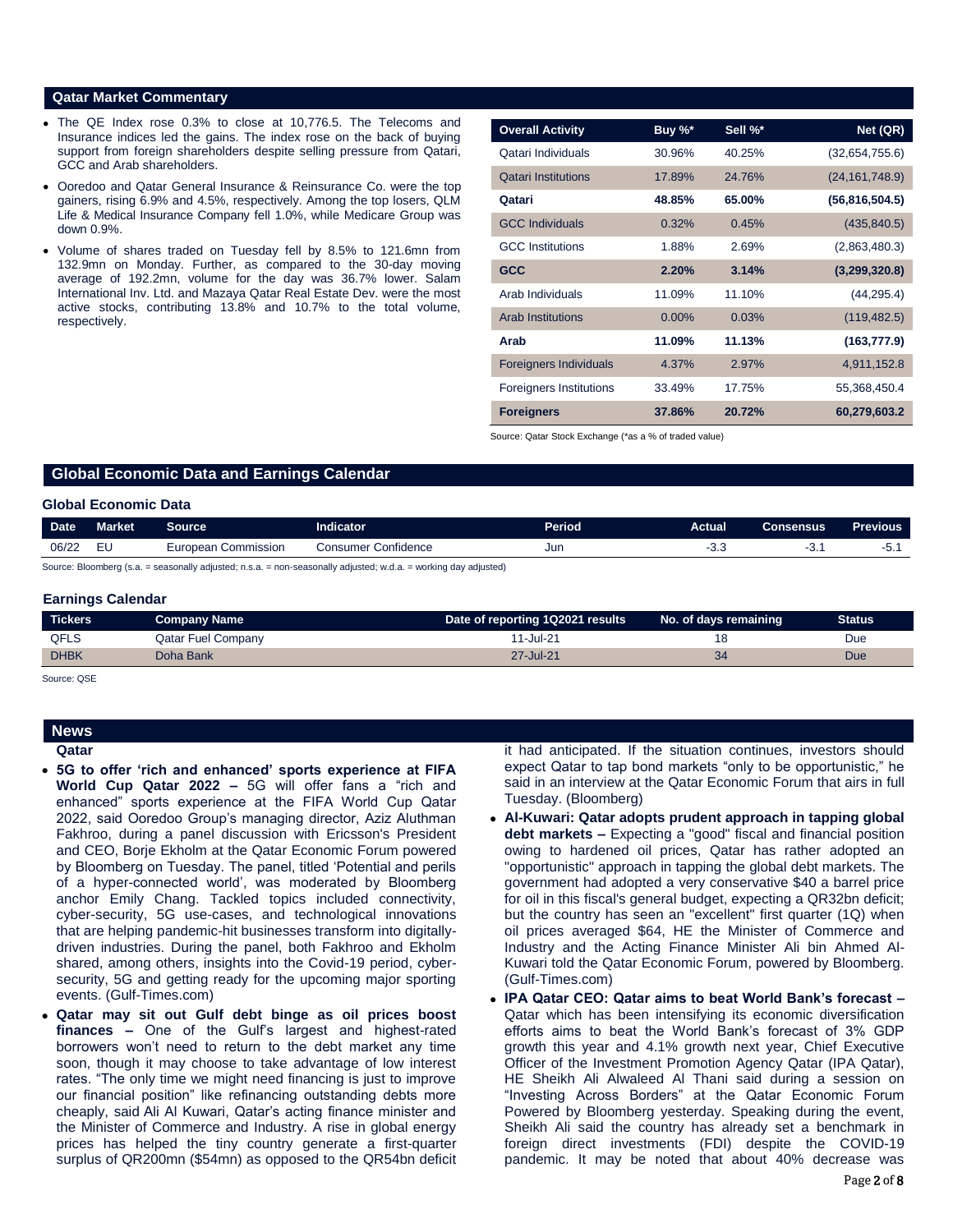expected in global FDI last year, based on market estimates. "In Qatar, we beat that benchmark. In the last quarter of 2020, we had a positive inflow of around \$500mn. The reform agenda of Qatar's economic diversification is at the center of that. We look at ways to diversify our economy from hydrocarbons, while also building up adjacent industries," Sheikh Ali said. According to the World Bank, Qatar's real GDP growth for 2021 is expected to be 3%, with the same rate of growth for both oil and non-oil GDP, driven by domestic and foreign demand as vaccinations roll out, and with the end of the diplomatic rift in the region. Strengthening energy prices and final preparations for the FIFA World Cup 2022, as well as expected bumper tourist receipts from what could be the world's first post-COVID mass audience sporting event, should also lead to 4.1% growth in 2022. "We aim to beat that, especially in the heart of our diversification efforts. And foreign direct investments play a large part. Qatar very recently adjusted its legislation. The country has opened up completely all sectors for foreign direct investment, and developed even new platforms to service and to register licensed investors such as the Qatar Free Zones Authority (QFZA)," Sheikh Ali said. (Peninsula Qatar)

- **Qatar Chamber panel discusses forming technical teams specialized in insurance –** The Qatar Chamber's Insurance Committee recently held a meeting to discuss a number of proposals submitted by its members to improve the business environment in this vital sector. The meeting was presided over by QC Chairman and Chairperson of the Insurance Committee, Sheikh Khalifa bin Jassim Al-Thani in the presence of the committee's members. The meeting reviewed mechanisms for developing the committee's work and expanding the participation of experts, and specialists from the insurance companies from which the committee formed. It also discussed the establishment of a number of specialized teams related to the insurance sector, in order to provide specialized technical studies, and work on presenting studied proposals to support decision-makers. The QC's Insurance Committee competencies include following up the implementation of the strategic plans prepared by the state regarding the private sector in the field of insurance; reviewing, following up and activating laws and legislations that aim to develop the private sector in the field of insurance; and making appropriate recommendations in this regard. It is also specialized in studying obstacles facing the insurance sector and finding appropriate solutions, holding events to revitalize and activate the areas of the insurance sector in the country, as well as participating in local and international meetings, seminars, and conferences. (Gulf-Times.com)
- **Qatar tax agency extends corporate income tax declaration deadlines due to coronavirus –** The Qatari Public Revenues and Tax Department June 4 announced the extension of 2020 corporate income tax filing deadlines to: 1) June 30 for foreign companies; and 2) August 31 from June 30 for tax-exempt companies and permanent establishments owned by Qatari citizens and Gulf Cooperation Council (GCC) citizens, due to the coronavirus pandemic. The agency also announced that simplified tax filing forms must be submitted by companies with capital of less than QR1mn (\$274,725) and with annual revenues of less than QR5mn (\$1.3mn). (Bloomberg)
- **Qatar says offers from LNG buyers were double what it sought –** Qatar has received offers to buy volumes of liquefied natural gas that are twice as much as the Arab Gulf country is looking to sell following the expansion of its production facilities, said Energy Minister Saad Al-Kaabi. Qatar Petroleum invited bids from equity investors to fund the expansion project and received offers for double the investment it sought, Kaabi, who is also QP's chief executive officer, said at the Qatar Economic

Forum on Tuesday. Royal Dutch Shell Plc, TotalEnergies SE and Exxon Mobil Corp. were among the bidders, he said. Qatar is expanding its annual LNG production capacity to 110mn tons from 77mn tons and has undercut rivals in a bid to retain the top spot as the world's biggest producer of the fuel. The Qatar Ministry of Commerce and Industry, Investment Promotion Agency Qatar and Media City Qatar are underwriters of the Qatar Economic Forum, Powered by Bloomberg. (Bloomberg)

- **Al-Kaabi: Qatar's focus on being the lowest cost producer of LNG –** Qatar's focus is on being the lowest cost LNG producer and then placing volumes in the market that are growing most, said HE the Minister of State for Energy Affairs, Saad Sherida Al-Kaabi. "Qatar is very disciplined in what it does about its LNG marketing," Al-Kaabi said at a session entitled 'Energy shifts' at the Qatar Economic Forum powered by Bloomberg yesterday. "We don't look at competition as competition… we look at how we can compete better with ourselves to be the lowest cost producer and then place volumes in the market that are growing most," Al-Kaabi said. In terms of gas pricing, Al-Kaabi said, "We don't really discuss pricing per se but in general we go with the market – its supply and demand. When there are ample supplies, prices do come down and when there is a shortage, it goes up. We are with the market." Qatar, he said, started decarbonizing LNG a long time ago. "As we are speaking, we are capturing or sequestering 2mn tons CO2. And with the plans for the North Field Expansion (as announced in the past) by 2030, we reach around 9mn tons of Co2 that will be sequestered." While talking about energy transition, Al-Kaabi said it needs to be remembered that there are about 800mn to 1bn people who are currently deprived of the basic needs for electricity and basic fuels. "So I think when we talk about transition, we also need to be cognizant of the fact that we are harming a lot of people by really not giving them enough supplies of basic needs that they may have and they may not be able to afford some of the things that we are talking about in energy transition. "So transition needs time to develop – we need to be very responsible, very deliberate, and I think do it very responsibly. "But also, we need to collectively do it as humanity and not be unfair in how we do it." Energy prices could probably go up with lack of enough investments in the oil and gas projects, he said. And in the last couple of years, there has not been enough investments in oil and gas projects, Al-Kaabi noted. (Gulf-Times.com)
- **Deutsche bank's top Qatari holder says time is ripe for mergers –** Deutsche Bank AG's top Qatari shareholder signaled his backing for consolidation in Europe's financial services industry, arguing that the continent's lenders need scale to compete globally. In a rare interview, former Qatari prime minister and influential investor Sheikh Hamad bin Jassim bin Jabor Al Thani said European lenders should start merging now to confront the growing strength of US and Chinese lenders. Asked specifically about Deutsche Bank, he said "they have to decide, but I'm saying what I think and I believe that mergers are inevitable." "Everybody's waiting to have a better valuation to think about merging, but I believe to merge now is better because the market is being taken by the big banks," he said in an interview at the Qatar Economic Forum, Powered by Bloomberg. "If we compare the European banks with the American banks or with the Chinese banks, we would find that they are too small to survive by themselves." (Bloomberg, Reuters)
- **Sheikh Ali: Qatar looks to expand PPP model across different sectors –** Qatar, which has seen foreign direct inflows of \$500mn in the last quarter of 2020, is looking at including more sectors under the public private partnership (PPP) mode,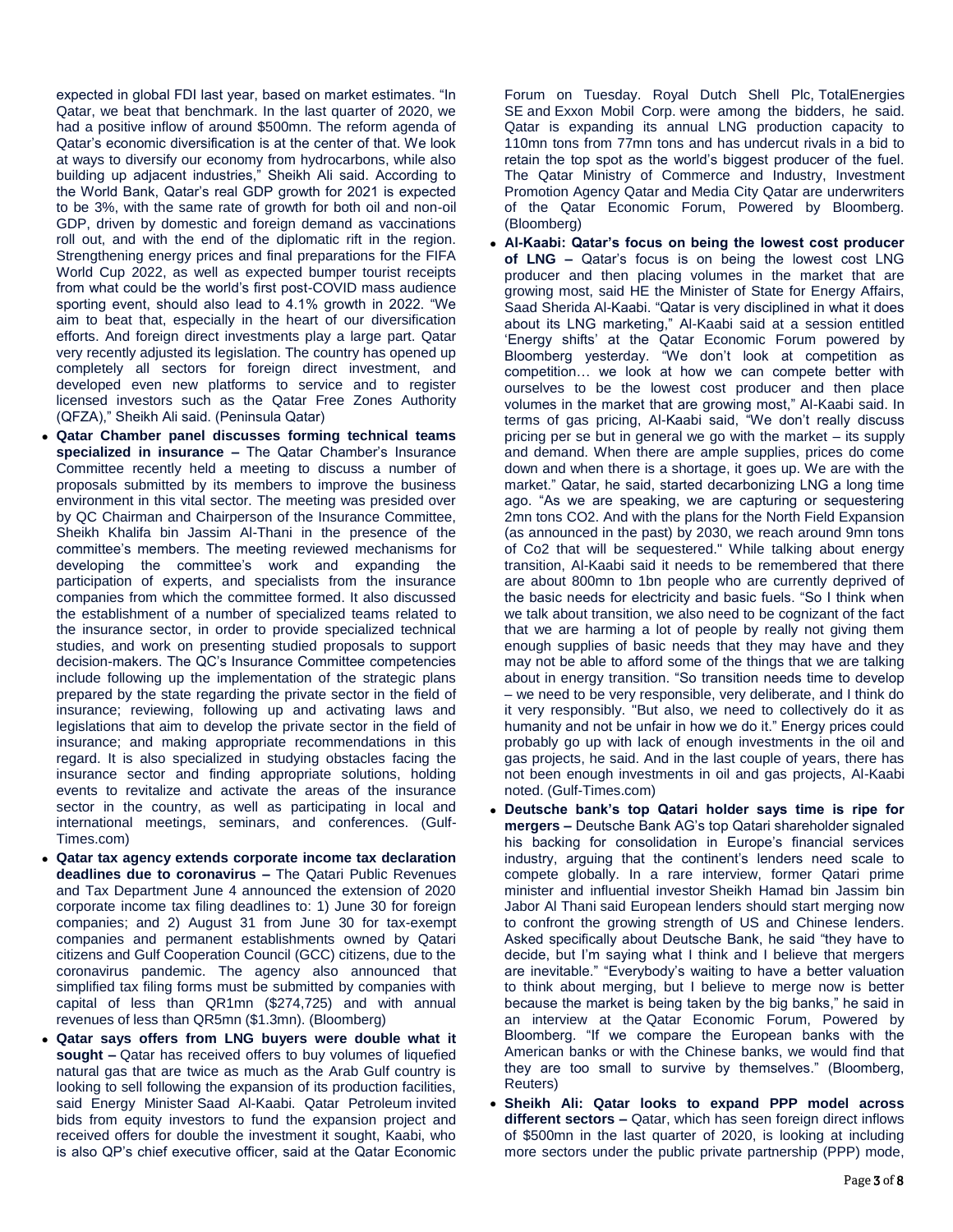a move that will greatly help in enhancing the attractiveness of the country and trigger the growth, especially in the nonhydrocarbons segment. Moreover, Qatar, whose underlying theme is economic resilience, is fast becoming a hub for the start-ups and matured companies in the telemedicine looking at scaling up and expansion in the wider Middle East region, said a top official of the Investment Promotion Agency Qatar. "We are now looking at expanding this (PPP) program across different sectors," Investment Promotion Agency Qatar chief executive Sheikh Ali Alwaleed Al-Thani, told the Qatar Economic Forum, powered by Bloomberg. (Gulf-Times.com)

- **Johnson: Qatar to play major role in greener world –** Qatar's role in building a greener world will be 'crucial,' British Prime Minister Boris Johnson said during the Qatar Economic Forum Powered by Bloomberg yesterday. Speaking at the virtual event, Johnson said meeting global targets for cutting climate emissions is simply a matter of will. "I am delighted to address the Qatar Economic Forum, and I am grateful to the Amir HH Sheikh Tamim bin Hamad Al Thani for providing this opportunity to offer a vision of the world we must all create together after the pandemic," Johnson said. "There's no reason why humanity should not prosper and save our planet at the same time. We have ingenuity and the tech to achieve both all that remains to do is to summon the will, and Qatar's role in building back greener will, of course, be crucial," he added. (Peninsula Qatar)
- **Bharti Enterprises: Qatar has given 'good enough' capital to go ahead –** India's Bharti Enterprises Tuesday said Qatar, along with other investors, have given "good enough" capital for helping it go ahead with laying cutting edge communication infrastructure, including in the international arena. Bharti Globalled OneWeb, a low earth orbital satellite communication provider with 648-satellite fleet, expects to provide services in the coming year. This was announced by Sunil Bharti Mittal, chairman and founder of Bharti Enterprises, at the Qatar Economic Forum, powered by Bloomberg. Highlighting that it refuses more capital than it accepts; he said the Bharti Enterprises has been blessed with "significant" investors. Qatar Foundation and the (Qatari) government have made the largest investment in India, which is in Bharti Airtel. (Gulf-Times.com)
- **QFC official: Qatar economy to get back to normal by the fourth quarter of 2021 –** Doha, which is expected to achieve herd immunity by September, would see its economy getting back to normal by the fourth quarter of 2021 and the fiscal stimulus to mitigate the Covid-19 risks had set the ball rolling, according to a top official of the Qatar Financial Centre (QFC). Expecting strong post-Covid growth environment globally, QFC Authority chief executive Yousuf Mohamed Al-Jaida told the Qatar Economic Forum, powered by Bloomberg, that definitely there is a strong case for weak dollar, ultralow interest rates, lack of inflation in emerging economies and strong probability of dovish monetary policy in the foreseeable future. In the case of Qatar, he said the country has seen 60% of the populations have had their one dose of vaccination and at 25,000 jabs per day, "we are looking at herd immunity by September." (Gulf-Times.com)
- **Qatar maintains lead in MENA in Global Peace Index Qatar keeps rank as most peaceful in MENA –** Qatar has been ranked the first in Middle East and North Africa (MENA) and 29th globally in the Global Peace Index (GPI) for the year 2021. Issued by the Institute of Economics and Peace in Australia, the 2021 report covered 163 countries. The report measures the state of peace across three domains: the level of Societal Safety and Security, the extent of Ongoing Domestic and International Conflict, and the degree of Militarization. For the thirteenth year in a row, Qatar maintained its first rank in the MENA region, and occupied advanced positions at the global level during the same

period, by achieving high ratings that surpassed many developed countries in low crime rates, and achieved advance ranks at the global level in the GPI as it scored high ranks in different quantitative and qualitative indicators of peacefulness. (Gulf-Times.com)

- **Qatar opens one of world's largest vaccination centers –** Minister of Public Health HE Dr Hanan Mohamed Al Kuwari visited the new Qatar Vaccination Center — for business and industry sector — as the center began operations on Tuesday. The new facility, one of the largest vaccination centers in the world, is the result of a collaboration between the Ministry of Public Health, Hamad Medical Corporation, Primary Health Care Corporation and Qatar Charity, with support from the Ministry of Interior and ConocoPhillips-Qatar. The center is one of multiple vaccination centers that have been established to ensure the Qatar's vaccination program is delivered at speed. "The opening of this new vaccination center highlights Qatar's commitment to continuing the fast roll-out of the National COVID-19 Vaccination Program which has seen a noticeable increase in the number of vaccinated people," said Dr Al Kuwari. (Qatar Tribune)
- **Al-Baker: Business travel, business class occupancy to rise rapidly once pandemic is under control –** Business travel and business class occupancy in airlines will rise rapidly once the pandemic is under control, said HE Akbar Al-Baker, Qatar Airways Group Chief Executive. At a panel conversation with Guy Johnson, anchor, Bloomberg Television at the Qatar Economic Forum on Tuesday, al-Baker noted, "Business travel will certainly come back. This is because businessmen like to face people… they like to feel people… and they like to notice the body language. They are people who don't like to sit in front of a screen and do business." (Gulf-Times.com)
- **Air freight an important part of Qatar Airways' strategy –** Air freight will remain an important part of Qatar Airways' total strategy, said Group Chief Executive HE Akbar Al-Baker. "As a matter of fact we are the largest freight carrier (minus Fedex and UPS) in the world for the last two years. And more so, over the pandemic period," al-Baker said at a panel conversation with Guy Johnson, anchor, Bloomberg Television at the Qatar Economic Forum yesterday. "We are really hungry for more freighters. Unfortunately, David Calhoun (Boeing CEO) cannot produce more 777s…the earliest they can give me is in 2023. And we are very keen to be a launch customer- be it for the Airbus A350F or the Boeing 777X freighters. "At Qatar Airways, we will concentrate on air freight as an important part of our total strategy. But first, we are an airline to carry passengers." On net (carbon) neutral al-Baker said, "We are under a lot of pressure from our government to reduce our emissions and make our airline very fuel efficient. "At the end of the day, it all depends on the engine manufacturers, but most importantly, also on the oil companies to invest in efficient technology that helps us reduce emissions." (Gulf-Times.com)
- **Qatar Air says it will launch 777X Freighter if Boeing builds it –** Qatar Airways CEO Akbar Al Baker tells his Boeing counterpart the Gulf carrier will place the first order for a freighter version of the US manufacturer's latest wide-body passenger plane if the variant is offered. Qatar Air "very keen to be a launch customer" for a freighter based on Boeing's new 777X or Airbus's A350, Al Baker says in Qatar Economic Forum debate also attended by Boeing CEO Dave Calhoun Note: Neither freighter variant has yet been finalized. (Bloomberg)
- **Al-Khater: Legacy, innovation built into 2022 WC –** From technological innovation to leaving a lasting legacy, FIFA World Cup Qatar 2022 will represent a lot more than just a spectacle for football. FIFA World Cup Qatar 2022 LLC CEO Nasser Al-Khater gave a brief insight into some of the ideas at play as part of the local organization committee's plans ahead of the mega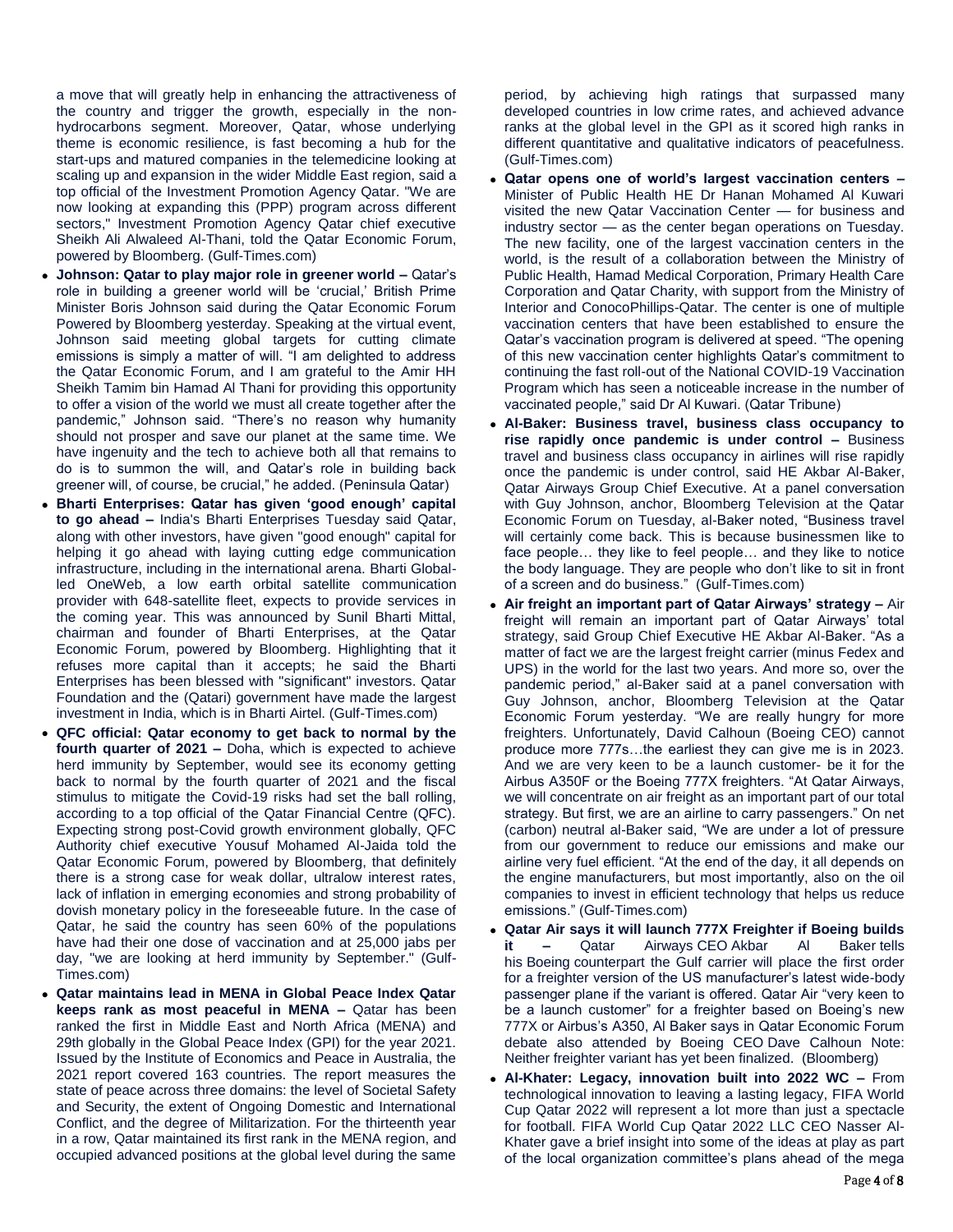event, besides elaborating on the legacy aspect of the event and the impact of Covid-19 on preparations when speaking at a roundtable discussion as part of the Qatar Economic Forum, Powered by Bloomberg, yesterday. (Gulf-Times.com)

# **International**

- **ELFA survey: US business borrowings jump 20% in May –** US companies borrowed \$8.1bn for capital investments in May, 20% higher than last year, the Equipment Leasing and Finance Association (ELFA) said, as an economic recovery fueled by rising vaccinations and easing curbs drove up demand. In the second straight month of double-digit growth in borrowings, more companies lined up for new loans, leases and lines of credit compared with last year, but borrowings in May fell 17% from the previous month. "While overall industry performance is relatively strong during the first half of this year, even more robust demand for financing is being constrained by supply chain shortages in several economic subsectors," ELFA Chief Executive Officer Ralph Petta said. "With COVID-related payment modifications resolved for the most part, ELFA members report their portfolios performing well." The index is based on a survey of 25 members, including Bank of America Corp, CIT Group Inc and the financing affiliates or units of Caterpillar Inc, Dell Technologies Inc, Siemens AG, Canon Inc and Volvo AB. Washington-based ELFA, which reports economic activity for the nearly \$1tn equipment finance sector, said credit approvals rose to 77.4% in May from 76.3% in April. ELFA's leasing and finance index measures the volume of commercial equipment financed in the US. The Equipment Leasing and Finance Foundation, ELFA's non-profit affiliate, reported a monthly confidence index of 71.3 in June, in line with the May reading of 72.1. A reading of above 50 indicates a positive business outlook. (Reuters)
- **Record-high US house prices, tight supply weigh on sales –** US home sales fell for a fourth straight month in May as recordhigh prices amid low inventory frustrated potential buyers, a trend that could persist for a while, with builders unable to deliver more houses because of expensive lumber. The decline in sales reported by the National Association of Realtors on Tuesday was concentrated in the single-family housing segment, which benefited from a migration from cities as millions of Americans sought more spacious accommodations for home offices and schooling during the COVID-19 pandemic. Sales are retreating back to their pre-pandemic levels, indicating that the tailwind from the virus is diminishing. Existing home sales dropped 0.9% to a seasonally adjusted annual rate of 5.80 million units last month. Sales fell in the Northeast, West and the densely populated South. They, however, rose in the Midwest, which is generally considered as having more affordable homes. Economists polled by Reuters had forecast sales would fall to a rate of 5.72mn units in May. Home resales, which account for the bulk of US home sales, surged 44.6% on a YoY basis. The annual increase was, however, distorted by the plunge in sales in May 2020, when the economy was reeling from mandatory shutdowns of non-essential businesses to slow the first wave of COVID-19 cases. The median existing house price accelerated a record 23.6% from a year ago to an all-time high of \$350,300 in May, with sales remaining skewed towards bigger and more expensive homes. (Reuters)
- **Britain says will 'assertively' reform financial rules –** Britain will reform its financial markets "assertively" to attract trailblazing companies from across the world, though it won't diverge from European Union standards just for the sake of it, the UK's financial watchdog said. While the UK's full departure from the EU last December has largely isolated the City of London from Europe, it frees up Britain to write its own financial rules. The finance ministry has said it will publish detailed proposals to

reform capital markets later this year. A government-backed review called for easing of listing rules to compete better with New York in tech floats. There has been some investor concerns about introducing 'dual class shares' and lowering the minimum amount of a company that must be floated, but Rathi said the FCA will consult in July on removing barriers to listings without compromising on safeguards. So far the EU has granted very little direct financial market access for Britain, its financial services chief telling the same conference on Tuesday such an assessment would be gradual. The lack of EU access has led to challenges like sterling money market funds, 90% of which are listed in the EU, being prohibited from depositing sterling with UK banks. The ban on EU operators trading derivatives in London has also raised costs for EU firms, he said. EU access will hinge on whether the bloc deems UK rules to be 'equivalent' in robustness to EU regulation. (Reuters)

- **CBI: UK factories see fastest output growth on record, price pressure growing –** British manufacturers reported the strongest growth in output on record but also expect to raise their prices at the fastest pace in nearly 40 years, according to a survey which adds to signs of growing inflation pressures. The Confederation of British Industry's monthly index for industrial output growth over the past three months was the highest since the CBI records began in 1975 at +37, helped by the lifting of coronavirus restrictions. The CBI's orders balance - measuring the difference between the proportion of employers who say order levels are above or below normal - hit +19 in June from +17 in May, its highest since 1988. Economists polled by Reuters had expected a reading of +18. "Encouragingly, this performance is reflected in the majority of manufacturing subsectors and looks set to continue in the coming quarter," Anna Leach, the CBI's deputy chief economist, said. "However, supply shortages continue to bite, and firms expect that to push through into prices in the months ahead." The survey's price balance rose to +46 from +38 in May, the highest since 1982 and well above its average of +3. (Reuters)
- **REC: Confidence among UK employers hits five-year high –** British employers are their most confident about the economy in almost five years, helped by the lifting of coronavirus restrictions, a survey showed, but the lack of staff to fill jobs is a growing problem. The Recruitment & Employment Confederation's measure of business confidence surged by 21 percentage points to a net reading of +11. That was the highest level since July 2016, shortly after Britain voted to leave the European Union, and the first time the index was in positive territory since 2018. Britain's economy has shown signs of a strong recovery from its slump of nearly 10% in 2020, although the Bank of England thinks it will only regain its pre-pandemic size in the final quarter of this year. REC said employers' confidence about hiring and investment was the highest since March 2016 at +29. The data was based on telephone polling of 600 employers between March 8 and May 28. (Reuters)
- **Japan's June factory activity expands at slowest pace in 4 months –** Japan's factory activity expanded at the slowest pace in four months in June, in a sign momentum in the world's thirdlargest economy was levelling out before Tokyo is set to host the Olympic Games next month. Activity for the private sector as a whole contracted for a second straight month due to the weaker reading for manufacturing and continued shrinking in the services sector, clouding the outlook for second-quarter economic growth in the country. The au Jibun Bank Flash Japan Manufacturing Purchasing Managers' Index (PMI) fell to a seasonally adjusted 51.5 in June from a final 53.0 in the previous month, largely due to a sharp decline in output. Output shrank at the quickest rate since last November, the PMI survey showed, underscoring the pressure Japanese firms were facing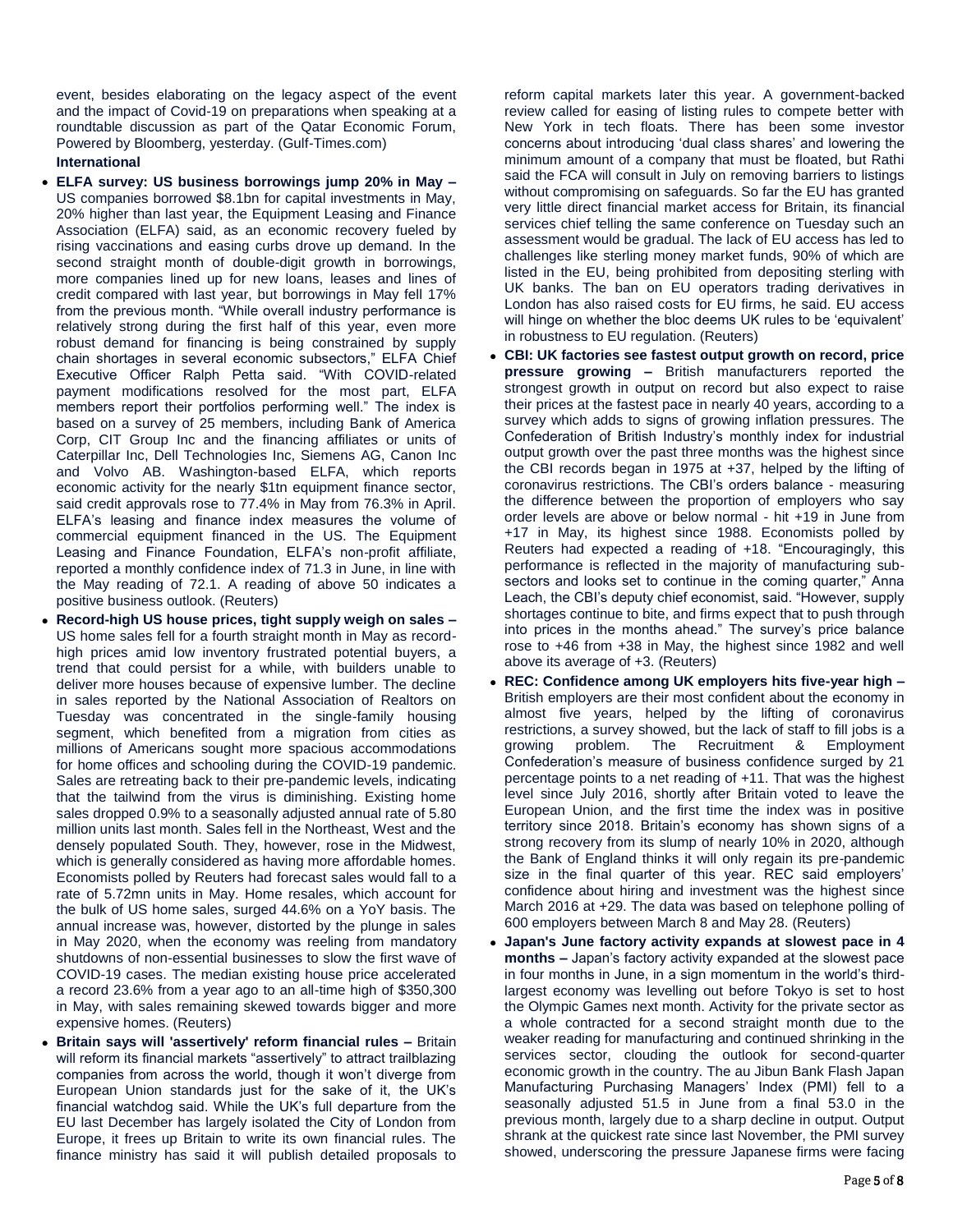from restrictions put in place in response to the health crisis. Manufacturers faced disruptions to operating conditions from ongoing COVID-19 restrictions and supply chain pressures, according to Bhatti. Overall orders and export orders expanded, but at a weaker pace than in the previous month, the survey showed. But manufacturers' optimism for the year ahead stayed largely intact on hopes that Japan's delayed vaccine roll-out would lead to an easing of coronavirus restrictions and fuel an economic recovery. The survey also highlighted severe conditions in the services sector, which saw activity contract for the 17th straight month, though at a slightly slower pace. The au Jibun Bank Flash Services PMI index rose to a seasonally adjusted 47.2 from the previous month's final of 46.5. The au Jibun Bank Flash Japan Composite PMI, which is calculated using both manufacturing and services, fell to 47.8 from May's final of 48.8. (Reuters)

# **Regional**

- **OPEC+ discussing gradual oil output rise from August –** OPEC+ is discussing a further gradual increase in oil output from August as oil prices rise on demand recovery, but no decision had been taken on the exact volume yet, two OPEC+ sources said on Tuesday. The OPEC and allies, known as OPEC+, is returning 2.1mn bpd to the market from May through July as part of a plan to gradually unwind last year's record oil output curbs. OPEC+ meets next on July 1. "It is highly possible to increase gradually from August," said one of the sources, adding that no final decision had been made and the exact volumes are yet to be agreed on. (Reuters)
- **Saudi central bank extends deferred payment program for SMEs –** The Saudi central bank said on Tuesday it is extending a deferred payment program to help small businesses impacted by the coronavirus crisis by another period of three months, starting July 1. The program - meant to support micro, small, and medium enterprises affected by precautionary measures during the COVID-19 pandemic - was launched in March 2020. Since then, the value of deferred payments has totaled SR167bn, the bank said in a statement. The economy of the world's biggest oil exporter was hit hard by the twin shock of last year's historic oil price crash and the COVID-19 pandemic. Recent official data showed the economy shrank 3% annually in the first quarter, due to a sharp drop in oil output. But the non-oil economy - at the center of Vision 2030, Crown Prince Mohammed bin Salman's transformation plan to wean the Saudi economy off oil - grew 2.9% in the first three months of the year as many coronavirus restrictions were eased. (Reuters)
- **PIF considers Saudi Telecom stake sale, sources say –** Saudi Arabia's Public Investment Fund (PIF) is considering divesting part of its stake in Saudi Telecom, sources close to the matter told Reuters, as the sovereign wealth fund seeks to monetize some of its assets. The fund, which holds \$430bn of assets, has hired Goldman Sachs and Saudi National Bank's (SNB) investment banking arm to arrange a transaction, three sources said, declining to be named because the matter was not public. PIF plans to double its assets to SR4tn by 2025, Saudi Arabia's Crown Prince, Mohammed Bin Salman said in January, crystalizing gains on mature assets to make new investments. One of the sources said the amount being considered for the Saudi Telecom deal is significant but was unable to disclose the value or size of the potential stake sale. The fund currently owns about 70% of Saudi Telecom, worth about \$50bn, Refinitiv data and Reuters calculations show. (Reuters)
- **Saudi Finance Minister issues license for STC and Saudi Digital banks –** Saudi Arabia's cabinet has given approval to the Kingdom's Finance Minister to issue license for the country's first digital banks, state news agency reported on Tuesday. "The finance minister will issue the necessary licenses for STC Bank

and Saudi Digital Bank, both under establishment," the Saudi Press Agency added. Minister Mohammed al-Jadaan said the cabinet's approval comes within the objectives of the Saudi Financial Development Programme, which is part of a massive economic reform plan known as Saudi Vision 2030. These objectives seek to develop a more efficient digital infrastructure, while encouraging entrepreneurship and creating job opportunities in the financial sector, he wrote. "The cabinet's decision to approve the licensing of two digital banks comes within the framework of developing the system of the financial sector and contributing to the support and development of the national economy, by opening the way for new companies to provide financial services," al-Jadaan added. (Reuters)

- **CBUAE: UAE financial system is stable; economic recovery looks imminent –** The UAE's financial system is stable and economic data points to a post-pandemic recovery. However, banks should support the recovery by ensuring flow of credit to the economy, CBUAE's Governor, Khaled Mohamed Balama said. Liquidity and capital buffers of banks remain adequate, supported by stable deposit volumes and growth in capital market funding, he said during a meeting on Tuesday with all banks operating within the country. "Our assessment and recent economic data point to a post-pandemic rebound of the UAE economy. The UAE banking system remains resilient, and our support measures in the form of the CBUAE's Targeted Economic Support Scheme and other measures will remain in place until the middle of next year," Balama said in a statement issued by the monetary authority. CBUAE expects consumer prices to start rising again in the second half of 2021. Prices dropped an average -0.3% in the first six months of 2021, the Gulf country's central bank said in its economic quarterly review. This is because real estate prices and private consumption are still recovering from the coronavirus pandemic and the rout in oil prices, but "a move into positive territory is expected to start in the second half of 2021," the regulator said. The Gulf nation's Consumer Price Index has been deflationary since 2019, weighed down mainly by its real estate basket, which accounts for more than a third of the gauge. (Zawya, Bloomberg)
- **Dubai's investment arm ICD records full year loss of AED15.50bn –** Investment Corp. of Dubai (ICD), the Dubai government's main investment arm, on Tuesday reported a loss for last year as the coronavirus pandemic impacted its portfolio companies. The firm reported a loss of AED15.50bn for 2020 after a profit of AED25bn a year earlier, according to a regulatory filing. ICD said the pandemic crisis significantly affected its operations and said its losses came from transportation and hospitality. It said it recorded some profits from banking and financial services. "Despite the severe effect of the pandemic on the Group's revenue and profitability, ICD was able to secure a solid balance-Sheet, sustainable operations and financial stability in 2020 owing to proactive steps taken by the Group," Managing Director, at ICD, Mohammed Ibrahim Al Shaibani said. (Reuters)
- **Dubai says \$500mn bond repayment reflects fiscal stability –** Dubai repaid \$500mn in bonds due on Tuesday in what the government said was a sign of fiscal stability despite the coronavirus-driven economic downturn. A bond repayment is generally normal course of business for governments and companies. But the Middle East trade and tourism hub has some history when it comes to debt, having overcome a debt crisis in 2009 thanks to a bailout from wealthier UAE member Abu Dhabi. More recently, opacity around its total levels of debt has created some disquiet among investors after last year's pandemic hurt vital sectors of the economy. (Reuters)
- **DAMAC founder delays bid to go private pending regulator's review –** The founder of DAMAC Properties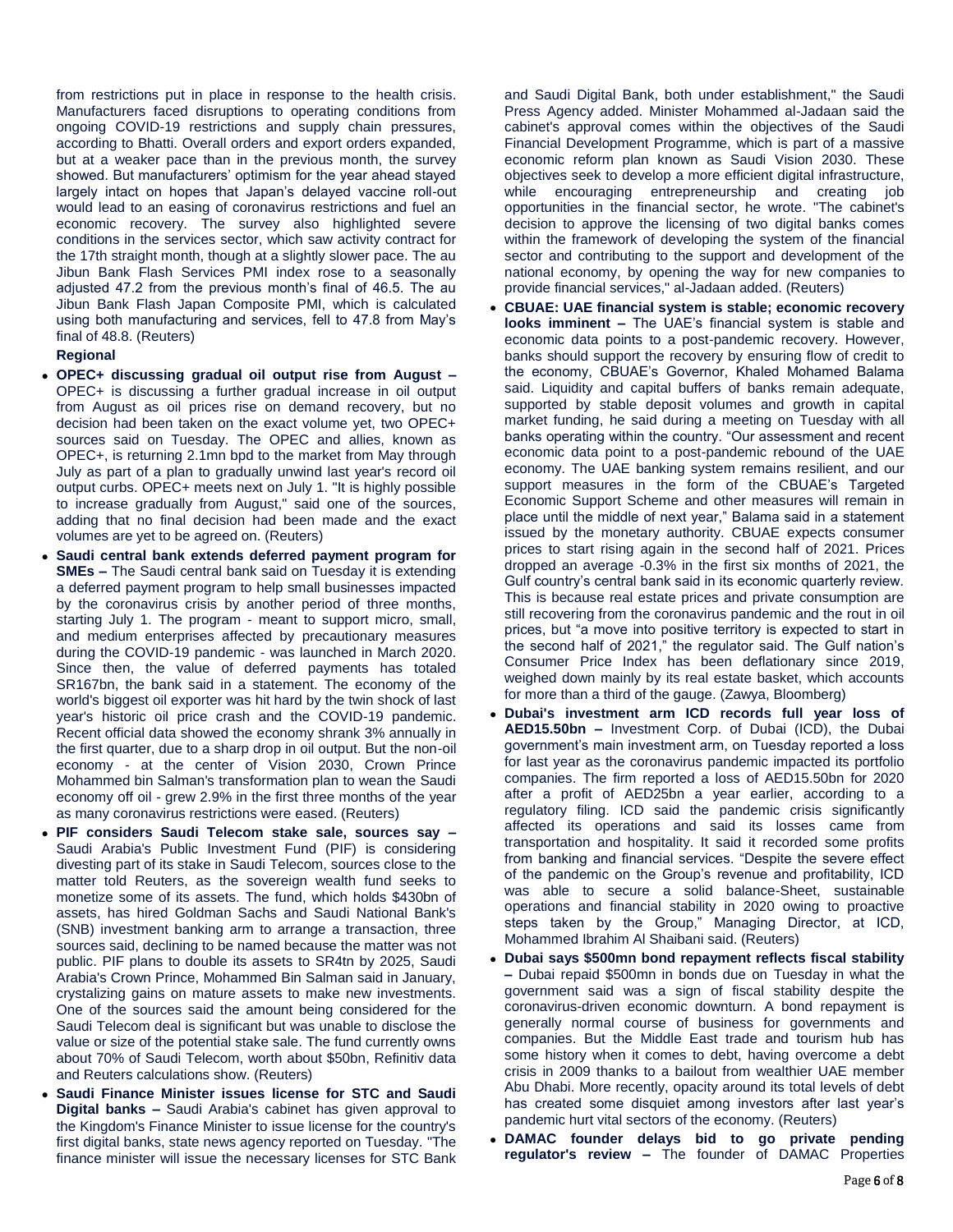(DAMAC) has postponed efforts to take the firm private after the securities regulator of the UAE launched a review of the transaction, the company said on Tuesday. Maple Invest Co, the vehicle backed by founder Hussain Sajwani, said in a letter that acquisition procedures would be postponed until the UAE's Securities and Commodities Authority concluded the review. Sajwani made a \$595mn offer this month to buy out minority shareholders in DAMAC Properties, which he has run for nearly two decades. (Reuters)

- **ADQ gets Aa2 rating with stable outlook –** Moody's Investors Service assigned a long-term issuer rating of Aa2 for Abu Dhabi Developmental Holding Company (ADQ), with a stable outlook, on par with the Government of Abu Dhabi. ADQ, formerly known as Abu Dhabi Development Holding, was set up in 2018 and owns some of Abu Dhabi's national champions such as TAQA and SENAAT. In addition, it owns Abu Dhabi Ports, Abu Dhabi Airport and bourse operator ADX. In all, it has direct and indirect investments in over 90 operating entities across sectors, including energy & utilities, food & agriculture, healthcare & pharma, and mobility & logistics. "The Aa2 issuer rating and stable outlook are aligned with those of the Government of Abu Dhabi because we believe ADQ is intrinsically linked to the Government of Abu Dhabi by virtue of being a wholly owned entity and a vehicle of public policy" says Julien Haddad, a senior analyst at Moody's said in a report. (Zawya)
- **Kuwait parliament approves budget in tense session –** Kuwait's parliament approved the 2021 -22 state budget in a tense session that managed to temporarily break a deadlock with the government that has blocked reforms in the Gulf state. But chaos broke out after the vote, supported by 32 out of 63 lawmakers in attendance including 50 elected members and government ministers. Parliamentary guards entered the hall to restore order as opposition and pro -government MPS quarreled. The session had gone ahead despite opposition lawmakers once again occupying seats reserved for ministers, a tactic they have used in recent weeks to try to highlight their demand to question the prime minister. Speaker, Marzouq al -Ghanim called for a special session to discuss the budget at a time when the OPEC nation is trying boost state finances and support an economy that shrank 9.9% in 2020 due to low oil prices and the coronavirus pandemic. The budget, proposed by the government in January, had projected KD23.05bn in expenditure for the fiscal year that started on April 1, and a deficit of KD12.1bn. Oil income is expected at KD9.13bn, based on oil at \$45 a barrel. Wages and subsidies account for 71.6% of budget; capital expenditure is projected at 15% of total spending. (Reuters, Bloomberg)
- **Bahrain sells BHD100mn 364-day bills; bid-cover at 1.72x -**Bahrain sold BHD100mn of 364 -day bills due on June 23, 2022. Investors offered to buy 1.72 times the amount of securities sold. The bills were sold at a price of 98.271, have a yield of 1.67% and will settle on June 24. (Bloomberg)